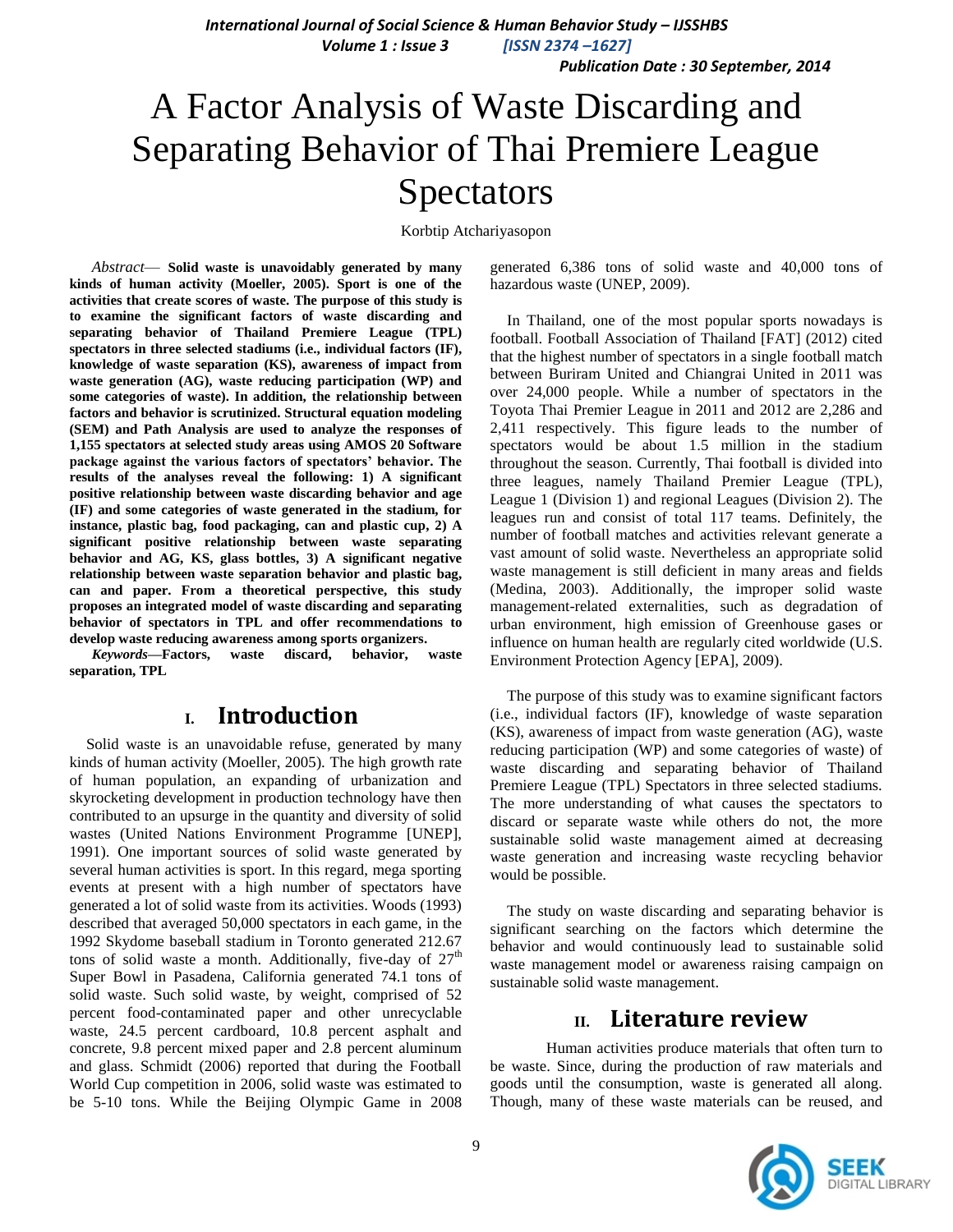*Publication Date : 30 September, 2014*

become a resource for production or energy generation, if managed appropriately (Tchobanoglous et al., 2002). Due to rapid economic growth and population growth, Seo, et.al., 2004 reported that the generation rate of solid waste are accelerated. Thus, waste management has become one of the most major problems of all time. Consequently, society is searching for improved methods of waste management and ways to reduce the amount of waste that needs to be landfilled.

Gheewala (2008) stated that in 2008 solid waste recycling and recovery operations in Thailand are carried out 70% by waste pickers and municipal collectors and other 30% by the formal sector. The waste management from the source like the waste separation in households is still limited. Nevertheless, the recycling should be promoted as it would contribute to an increase in waste recycling and reduce the amount of solid waste disposed to a dumpsite. This can also generate income for the households.

Although solid waste problems have recurred everywhere and are difficult to redress, there have many attempts to deal with. For instance, at the FIS Nordic World Ski Championships 2005 in Oberstdorf, there were 20 waste points in and around the stadiums. Local children took care that wastes were collected, separated and prepared for recycling or disposal. More than half of the visitors said that they had noticed waste points, and nearly all these questioned regarded the disposal system as a good idea. Above all, appearances confirmed the success of waste points: the World Championships in Oberstdorf were the cleanest yet (Schmidt, 2007).

There are other interesting ways such as using multiuse products to reduce waste and cost, separating recyclable waste from non-recyclable one, avoiding waste in the spectator's area like the "Put it in a roll" program that a merchandise will put the steak or sausages in a bread roll instead in the plastic or paper plates. These programs can help lessen the amount of waste well while calling for help from media is also important. The media can considerably provide information for spectators more widely and help raise awareness more easily.

The program's achievement in Nurburgring came into the spotlight that they could reduce annual quantities of waste by 40% from 2000 to 2003. Returnable beakers for drinks, waste charges levied on those responsible for waste and organizational measures all contributed to this success. Campers received an environment token on as well as differently colored rubbish bags on entering the site, and are refunded the deposit when the bags were returned together with the token. In addition, car parks and camping area are separated. The result is that considerably fewer sofas, refrigerators and other waste were left behind at camping sites (Tchobanoglous, 2009).

Schmidt (2007) also mentioned on the guide to environmentally-sound large sporting event. He suggested to manage the solid waste around the stadium area by controlling waste-collection behaviors. Another way was to ask for deposit money from spectators to guarantee that the area around their seats will be clean after the game finishes, whereas the deposit money will be given back to them to keep the area clean. Distributing only moderate quantity of flyers, give-away and other promotional articles during an event is also viewed as a way to avoid a lot of waste. Emptying waste containers may probably avoid overflowing waste problem and endanger separate collection concepts. Finally, a control over waste separation in the back stage area like in the kitchen or media rooms is required.

# **III. Methodology**

The study is based on primary data collected with the questionnaire consists of two parts. The first one is personal information and the second one is attitude and opinion of spectators on solid waste management.

The study areas comprised of three football clubs in Thai Premier League.

- SCG Muangthong United Football Club is located in Nonthaburi province. It is a largest team that located near the capital city, Bangkok. The home stadium is SCG stadium where was the first operating football stadium in Thailand. The capacity of the stadium is 17,500 seats. The average spectators in season 2012 were 13,427 people (TPL, 2013).
- Bangkok Glass Football Club is located in Prathumthani province, suburb area. The home stadium is Leo stadium, it is currently used for professional football matches. The capacity of the stadium is 13,000 seats including 12 VIP rooms and other facilities. The average spectators in season 2012 were 7,118 people (TPL,2013).
- Chiangrai United Football Club is located in Chiangrai province. The home stadium is United stadium, it is currently used as professional football matches. The capacity of the stadium is 14,000 seats and other facilities. The average spectators in season 2012 were 8,034 people (TPL,2013).

Respondents of interview by questionnaires were selected by the sampling method (Creswell, 2007) from anyone who attends in the match day including home team supporters and away team supporters. This part of study, the 385 copies of questionnaire was launched to the spectators based on sampling method (Creswell, 2007). The questionnaire comprised of two parts, the first part required personal information of spectators, solid waste discarding behavior and knowledge related to solid waste separation. The second part required opinion of spectators regarding existing solid waste management of the Thai football.

The criteria of the selected study areas are shown in Table I.

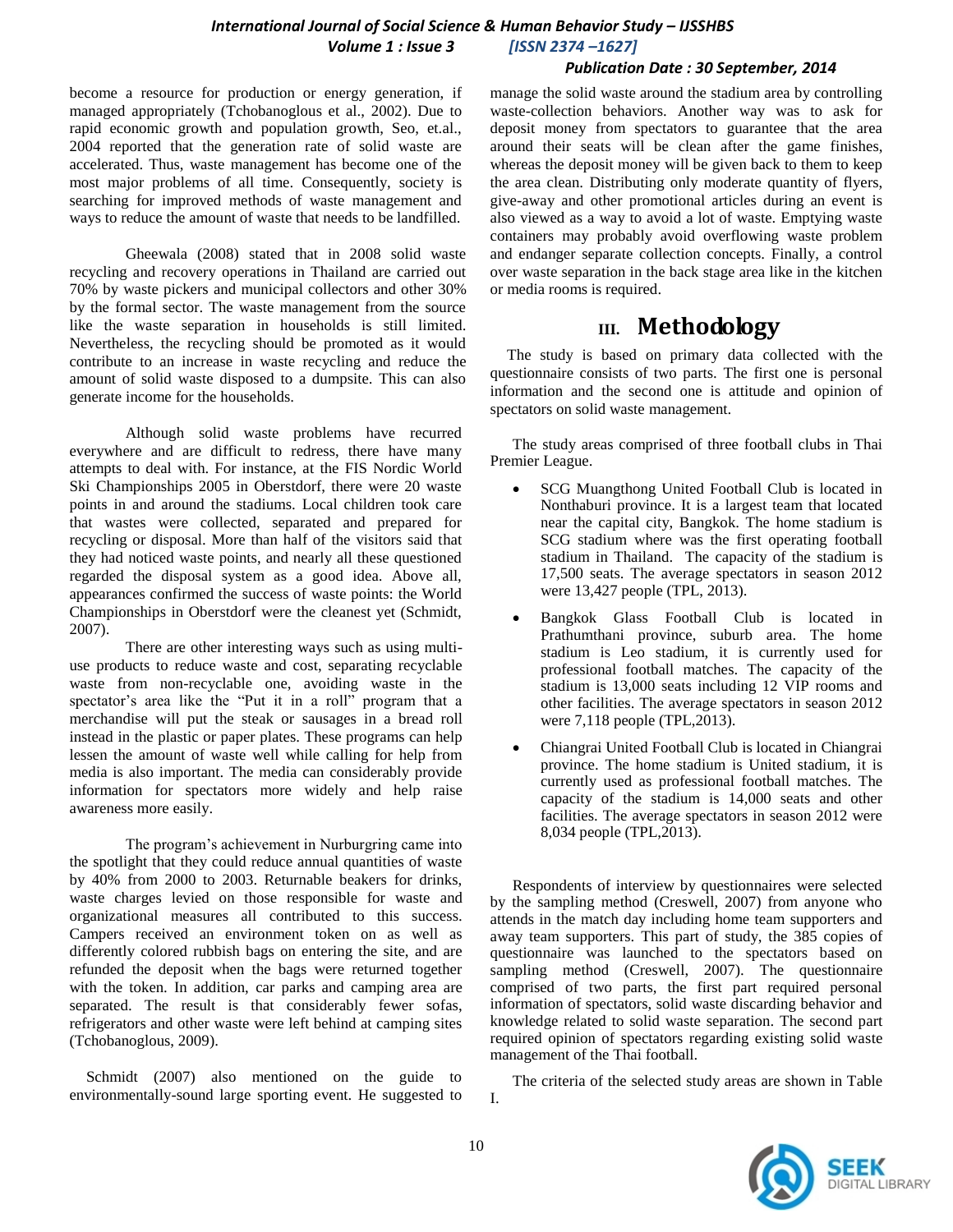## *International Journal of Social Science & Human Behavior Study – IJSSHBS Volume 1 : Issue 3 [ISSN 2374 –1627]*

|                                        | Thai Premiere League Football Club           |                                   |                                      |
|----------------------------------------|----------------------------------------------|-----------------------------------|--------------------------------------|
| <b>Characteristics</b><br>of the areas | SCG<br><b>Muangthong</b><br><b>United FC</b> | <b>Bangkok</b><br><b>Glass FC</b> | <i>Chiangrai</i><br><b>United FC</b> |
| Location                               | Capital city                                 | Suburb                            | Province                             |
| <b>Spectators</b>                      | High                                         | High                              | High                                 |
| Team<br>development rate               | High                                         | High                              | High                                 |

Table I: The Criteria used in selecting the study areas.

The focus factors are divided into three parts. The first one is individual factors which are comprised of sex, age, status, occupation, income, hometown, team, frequency and consumer goods. The second one is waste categories which are comprised of plastic bag (bag), food package (package), glass, plastic bottle (bottle), aluminum can (can), plastic cup (cup), plastic box, mixed paper (paper) and hazardous waste. The last one is spectators' opinion on solid waste management which are comprised of knowledge of waste separation (KS), awareness of impact from waste generation (AG), waste reducing participation (WP), amount of waste (AW) and sporting venue (SV).

The relationship between factors and behavior was scrutinized. Structural equation modeling (SEM) and Path Analysis were carried out on the responses of 1,155 spectators at selected study areas using AMOS 20 Software package against the various factors of spectators' behavior.

## **IV. Result and Discussion**

The data have been analysis by confirmatory factor analysis and structural equation modeling and the only significant factors are considered which are shown in Figure I.



Figure 1. Standardized coefficients of the significant factor which determine waste discarding and separating behavior.

The significant factors are age, status, occupation, income, bag, package, bottle, can, cup, paper, KS, AG, WP, AW and SV. The AMOS 20 Software package is used in order to indicate the linkage of these significant factors and waste discarding behavior and the relationship between the factors and waste separating behavior in each stadium and all stadiums.

The result of the analyses of all stadiums revealed the following:

- SV has a positive correlation with waste discarding behavior at statistical significance. (+3.946)
- Age has a positive correlation with waste discarding behavior at statistical significance. (+4.092)
- Bag has a positive correlation with waste discarding behavior at statistical significance. (+4.113)
- Package has a positive correlation with waste discarding behavior at statistical significance. (+2.892)
- Can has a positive correlation with waste discarding behavior at statistical significance. (+2.721)
- Cup has a positive correlation with waste discarding behavior at statistical significance. (+2.250)
- SV has a negative correlation with waste separating behavior at statistical significance. (-2.425)
- KS has a positive correlation with waste separating behavior at statistical significance. (+4.495)
- AG has a positive correlation with waste separating behavior at statistical significance. (+2.162)
- Bag has a negative correlation with waste separating behavior at statistical significance. (-4.677)
- Glass has a positive correlation with waste separating behavior at statistical significance. (+2.227)
- Can has a negative correlation with waste separating behavior at statistical significance. (-4.935)
- Paper has a negative correlation with waste separating behavior at statistical significance. (-2.447)

The result of the analyses of Chiangai United stadium revealed the following:

- SV has a negative correlation with waste discarding behavior at statistical significance. (-4.496)
- Age has a positive correlation with waste discarding behavior at statistical significance. (+4.247)
- Bag has a positive correlation with waste discarding behavior at statistical significance. (+4.200)
- Can has a positive correlation with waste discarding behavior at statistical significance. (+3.133)
- Package has a positive correlation with waste discarding behavior at statistical significance. (+2.606)

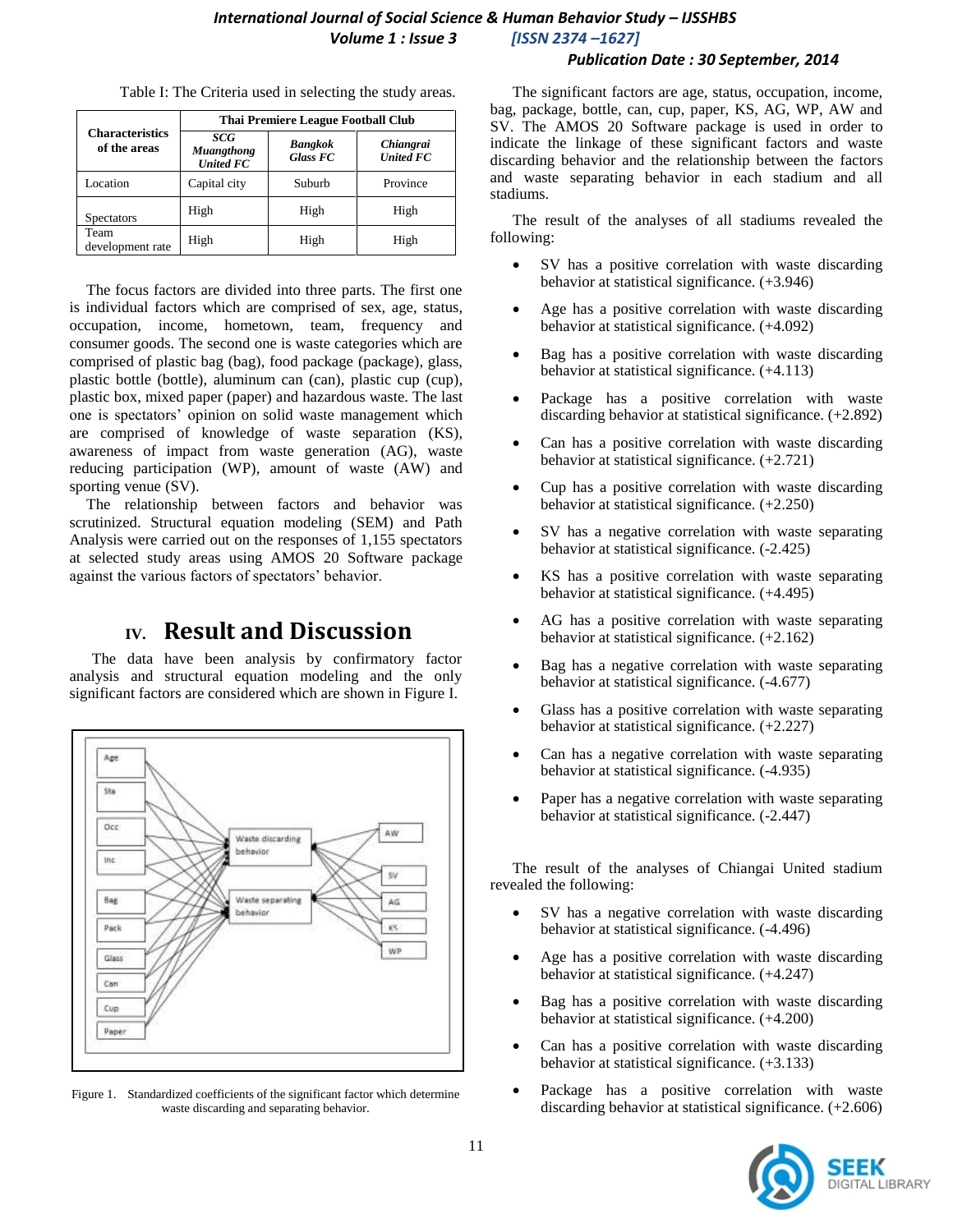#### *International Journal of Social Science & Human Behavior Study – IJSSHBS Volume 1 : Issue 3 [ISSN 2374 –1627]*

#### *Publication Date : 30 September, 2014*

- KS has a positive correlation with waste separating behavior at statistical significance. (+3.945)
- AG has a positive correlation with waste separating behavior at statistical significance. (+2.057)
- Bag has a negative correlation with waste separating behavior at statistical significance. (-4.367)
- Can has a negative correlation with waste separating behavior at statistical significance. (-4.780)
- Paper has a negative correlation with waste separating behavior at statistical significance. (-2.556)
- Glass has a positive correlation with waste separating behavior at statistical significance. (+2.068)

The result of the analyses of Bangkok Glass stadium revealed the following:

- SV has a positive correlation with waste discarding behavior at statistical significance. (+2.032)
- Age has a positive correlation with waste discarding behavior at statistical significance. (+3.683)
- Income has a positive correlation with waste discarding behavior at statistical significance. (+2.088)
- Bag has a positive correlation with waste discarding behavior at statistical significance. (+3.877)
- Can has a positive correlation with waste discarding behavior at statistical significance. (+3.010)
- SV has a positive correlation with waste separating behavior at statistical significance. (+6.298)
- KS has a positive correlation with waste separating behavior at statistical significance. (+4.032)
- AG has a positive correlation with waste separating behavior at statistical significance. (+2.068)
- Age has a positive correlation with waste separating behavior at statistical significance. (+2.026)
- Status has a negative correlation with waste separating behavior at statistical significance. (-1.966)
- Bag has a negative correlation with waste separating behavior at statistical significance. (-4.341)
- Glass has a positive correlation with waste separating behavior at statistical significance. (+2.418)
- Can has a negative correlation with waste separating behavior at statistical significance. (-3.827)
- Paper has a negative correlation with waste separating behavior at statistical significance. (-2.070)

The result of the analyses of SCG Muangthong stadium revealed the following:

- SV has a positive correlation with waste discarding behavior at statistical significance. (+2.270)
- Age has a positive correlation with waste discarding behavior at statistical significance. (+3.736)
- Bag has a positive correlation with waste discarding behavior at statistical significance. (+3.903)
- Package has a positive correlation with waste discarding behavior at statistical significance. (+2.769)
- Can has a positive correlation with waste discarding behavior at statistical significance. (+2.492)
- Cup has a positive correlation with waste discarding behavior at statistical significance. (+2.422)
- SV has a negative correlation with waste separating behavior at statistical significance. (-5.254)
- KS has a positive correlation with waste separating behavior at statistical significance. (+4.751)
- AG has a positive correlation with waste separating behavior at statistical significance. (+2.211)
- Bag has a negative correlation with waste separating behavior at statistical significance. (-4.791)
- Glass has a positive correlation with waste separating behavior at statistical significance. (+2.475)
- Can has a negative correlation with waste separating behavior at statistical significance. (-4.482)
- Paper has a negative correlation with waste separating behavior at statistical significance. (-2.146)

According to the result, age and sporting venue are significant factors correlated with waste discarding behavior. The older spectators have more potential to discard the waste in the stadium. While, plastic bag and aluminum can in the stadium cause more waste discard in every stadium.

At Chiangrai United stadium and SCG Muangthong United stadium, food package has some influence on waste discarding behavior. However, only at Bangkok glass stadium, the spectators who have higher income could cause more waste discarding. In addition, only at SCG Muangthong stadium, plastic cup affects the increasing of waste discarding.

The analysis result demonstrate that the factor of knowledge of waste separation (KS), awareness of impact from waste generation (AG), plastic bag, aluminum can and paper significantly effect on waste separating behavior in several ways. However, more knowledge and awareness lead to more separating behavior. The result conforms to the research of McCarty (1994) which stated that a greater understanding of the antecedents of recycling behaviors would be extremely useful.

From a theoretical perspective, this study developed waste reducing awareness and proposed an integrated model of waste discarding and separating behavior of spectators in TPL.